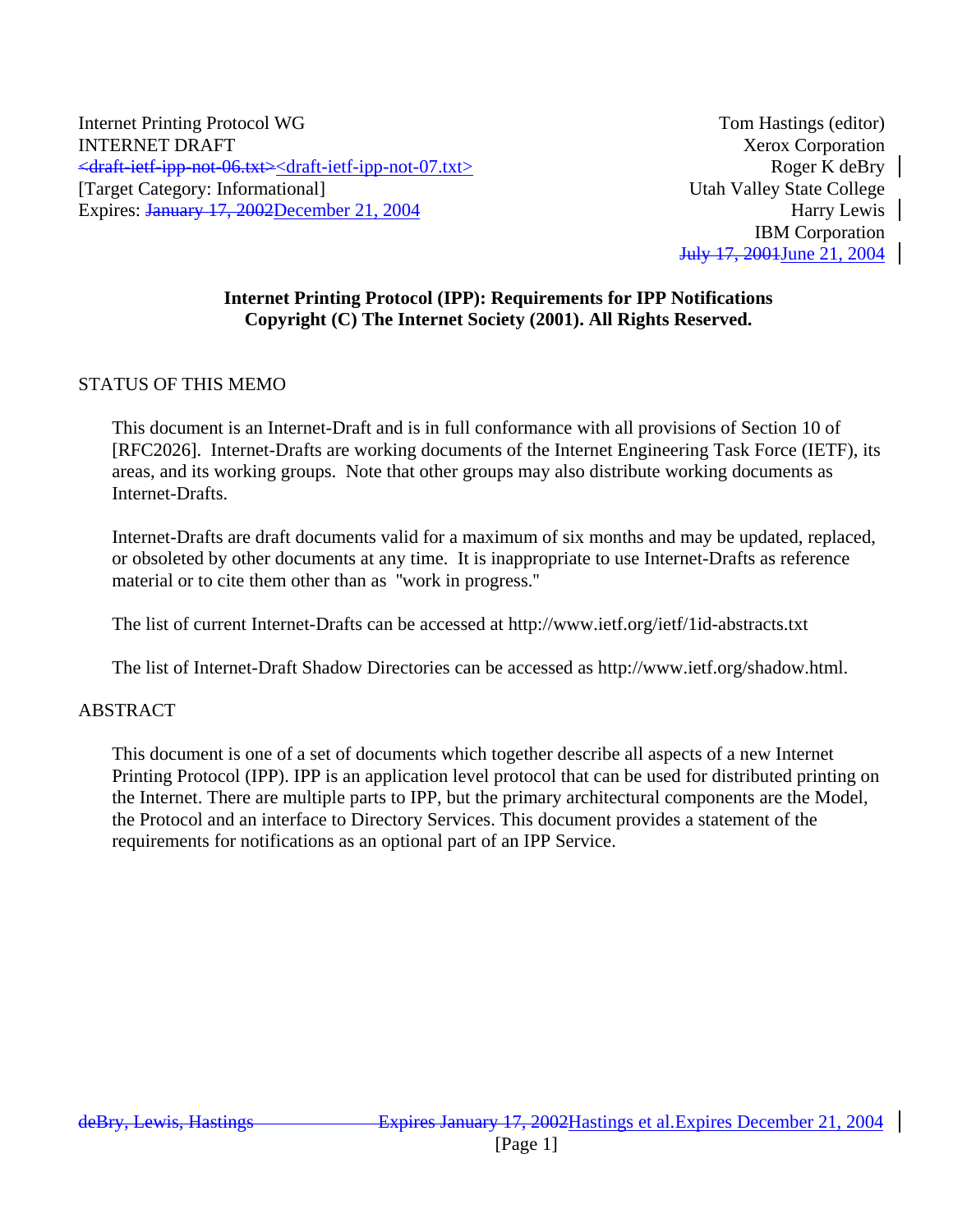# Table of Contents

| deBry, Lewis, Hastings | Evnires January 17 2002<br><del>12 haphes Jamuary 17, 2002</del> | <del>[Page 2</del> Hastings et al. |
|------------------------|------------------------------------------------------------------|------------------------------------|
|                        | Expires December 21, 2004                                        | $\sqrt{2}$ Page 21                 |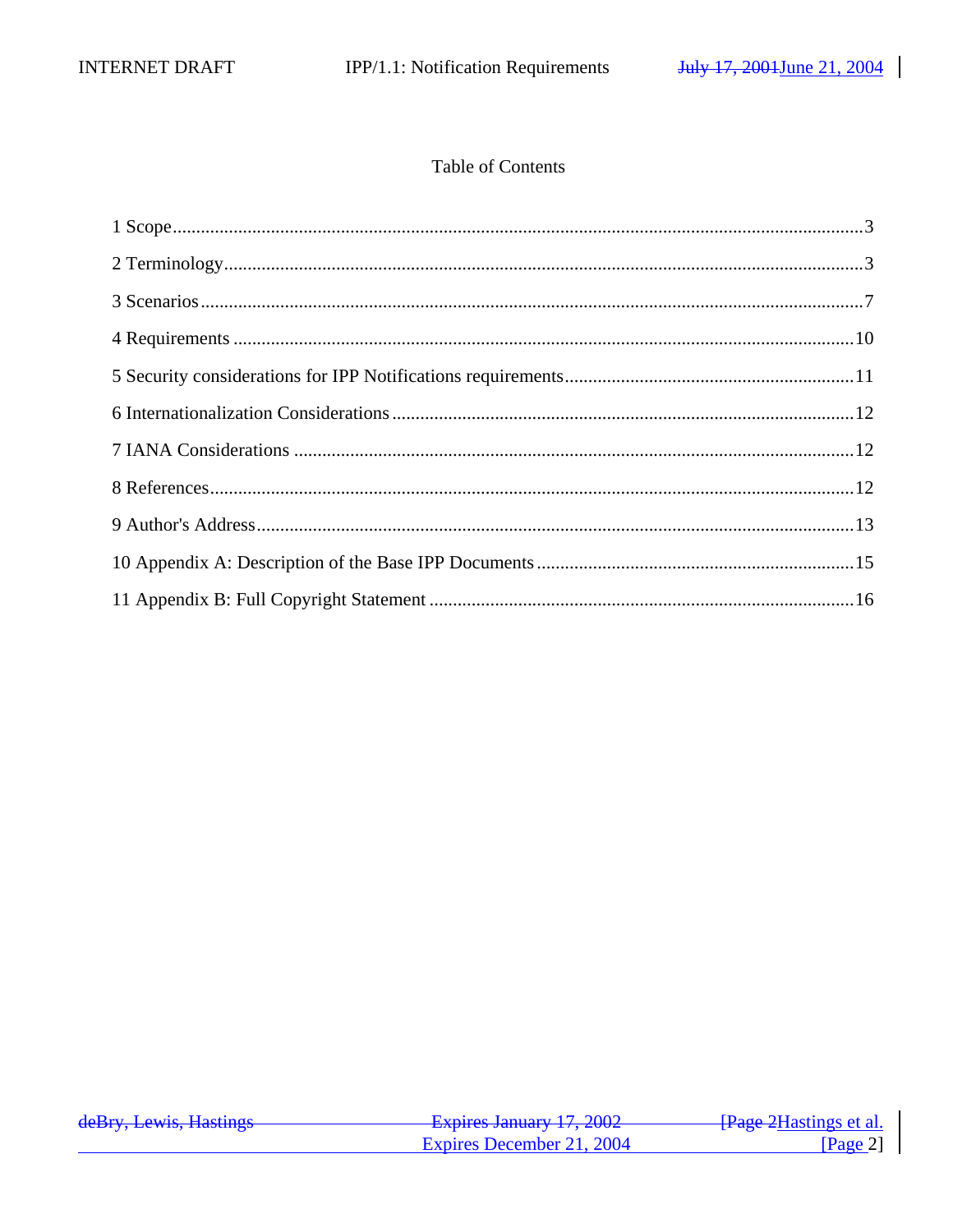### **1 Scope**

This document is one of a set of documents which together describe all aspects of a new Internet Printing Protocol (IPP). IPP is an application level protocol that can be used for distributed printing on the Internet. There are multiple parts to IPP, but the primary architectural components are the Model, the Protocol and an interface to Directory Services. This document provides a statement of the requirements for notifications as an optional part of an IPP Service. See section 10 for a description of the base IPP documents.

The scope of this requirements document covers functionality used by the following kinds of IPP Users: End Users, Print Administrators and Operators. See [ipp-ntfy] for the extensions to the Internet Printing Protocol/1.0 (IPP) [RFC2565, RFC2566], IPP/1.1 [RFC2911, RFC2910], and future versions.

### **2 Terminology**

It is necessary to define a set of terms in order to be able to clearly express the requirements for notification services in an IPP System.

### 2.1 Job Submitting End User

A human end user who submits a print job to an IPP Printer. This person may or may not be within the same security domain as the Printer. This person may or may not be geographically near the printer.

#### 2.2 Administrator

A human user who established policy for and configures the print system.

#### 2.3 Operator

A human user who carries out the policy established by the Administrator and controls the day to day running of the print system.

#### 2.4 Job Submitting Application

An application (for example, a batch application), acting on behalf of a Job Submitting End User, which submits a print job to an IPP Printer. The application may or may not be within the same security domain as the Printer. This application may or may not be geographically near the printer.

### 2.5 Security Domain

For the purposes of this discussion, the set of network components which can communicate without going through a proxy or firewall. A security domain may be geographically very large, for example anyplace within HBM.COM.example.com.

### 2.6 IPP Client

| deRry Lawis Hastings<br><del>uchty, Lewis, Hastings</del> | Evniras January 17 2002<br>$T^2$ $\frac{1}{2}$ $\frac{1}{2}$ $\frac{1}{2}$ $\frac{1}{2}$ $\frac{1}{2}$ $\frac{1}{2}$ $\frac{1}{2}$ $\frac{1}{2}$ $\frac{1}{2}$ $\frac{1}{2}$ $\frac{1}{2}$ $\frac{1}{2}$ $\frac{1}{2}$ $\frac{1}{2}$ $\frac{1}{2}$ $\frac{1}{2}$ $\frac{1}{2}$ $\frac{1}{2}$ $\frac{1}{2}$ $\frac{1}{2}$ $\frac{1}{2}$ $\frac{1$ | <del>[Page 2</del> Hastings et al. |
|-----------------------------------------------------------|--------------------------------------------------------------------------------------------------------------------------------------------------------------------------------------------------------------------------------------------------------------------------------------------------------------------------------------------------|------------------------------------|
|                                                           | Expires December 21, 2004                                                                                                                                                                                                                                                                                                                        | $\lceil \text{Page } 3 \rceil$     |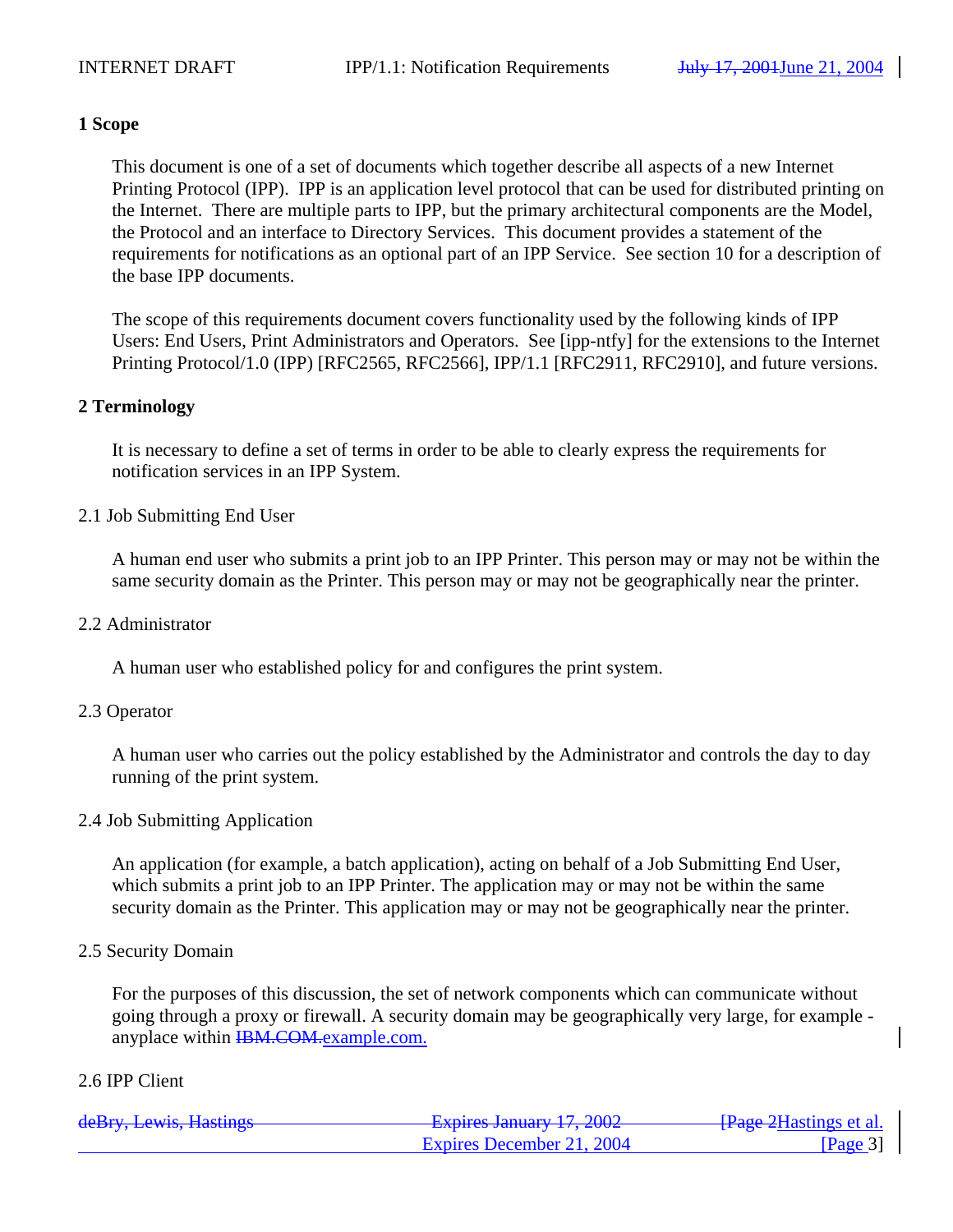The software component that sends IPP requests to an IPP Printer object and accepts IPP responses from an IPP Printer.

### 2.7 Job Recipient

A human who is the ultimate consumer of the print job. In many cases this will be the same person as the Job Submitting End User, but this need not always be the case. For example, if I use IPP to print a document on a printer in a business partner's office, I am the Job Submitting End User, while the person I intend the document for in my business partner's office is the Job Recipient. Since one of the goals of IPP is to be able to print near the Job Recipient of the printed output, we would normally expect that person to be in the same security domain as, and geographically near, the Printer. However, this may not always be the case. For example, I submit a print job across the Internet to a Kinko'sXYZ's print shop. I am both the Submitting end User and the Job Recipient, but I am neither near nor in the same security domain as the Printer.

### 2.8 Job Recipient Proxy

A person acting on behalf of the Job Recipient. In particular, the Job Recipient Proxy physically picks up the printed document from the Printer, if the Job Recipient cannot perform that function. The Proxy is **by definition** geographically near and in the same security domain as the printer. For example, I submit a print job from home to be printed on a printer at work. I'd like my secretary to pick up the print job and put it on my desk. In this case, I am acting as both Job Submitting End User and Job Recipient. My secretary is acting as a Job Recipient Proxy.

### 2.9 Notification Subscriber

A client that requests the IPP Printer to send Event Notifications to one or more Notification Recipients. A Notification Subscriber may be a Job Submitting End User or an End User, an Operator, or an Administrator that is not submitting a job.

### 2.10 Notification Source

The entity that sends Event Notifications.

### 2.11 Notification Recipient

The entity that receives IPP Notifications about Job and/or Printer events. A Notification Recipient may be a: Job Submitting End User, Job Submitting Application, Job Recipient, Job Recipient Proxy, Operator, or Administrator, etc., and their representatives or log file or usage statistics gathering application or other active or passive entities.

### 2.12 Notification Recipient Agent

| deBry, Lewis, Hastings | Evnirac January 17 2002<br>$\frac{1}{4}$ $\frac{1}{4}$ $\frac{1}{4}$ $\frac{1}{4}$ $\frac{1}{4}$ $\frac{1}{4}$ $\frac{1}{4}$ $\frac{1}{4}$ $\frac{1}{4}$ $\frac{1}{4}$ $\frac{1}{4}$ $\frac{1}{4}$ $\frac{1}{4}$ $\frac{1}{4}$ $\frac{1}{4}$ $\frac{1}{4}$ $\frac{1}{4}$ $\frac{1}{4}$ $\frac{1}{4}$ $\frac{1}{4}$ $\frac{1}{4}$ $\frac{1}{4}$ | <del>[Page 2</del> Hastings et al.] |
|------------------------|------------------------------------------------------------------------------------------------------------------------------------------------------------------------------------------------------------------------------------------------------------------------------------------------------------------------------------------------|-------------------------------------|
|                        | Expires December 21, 2004                                                                                                                                                                                                                                                                                                                      | $\left  \text{Page } 4 \right $     |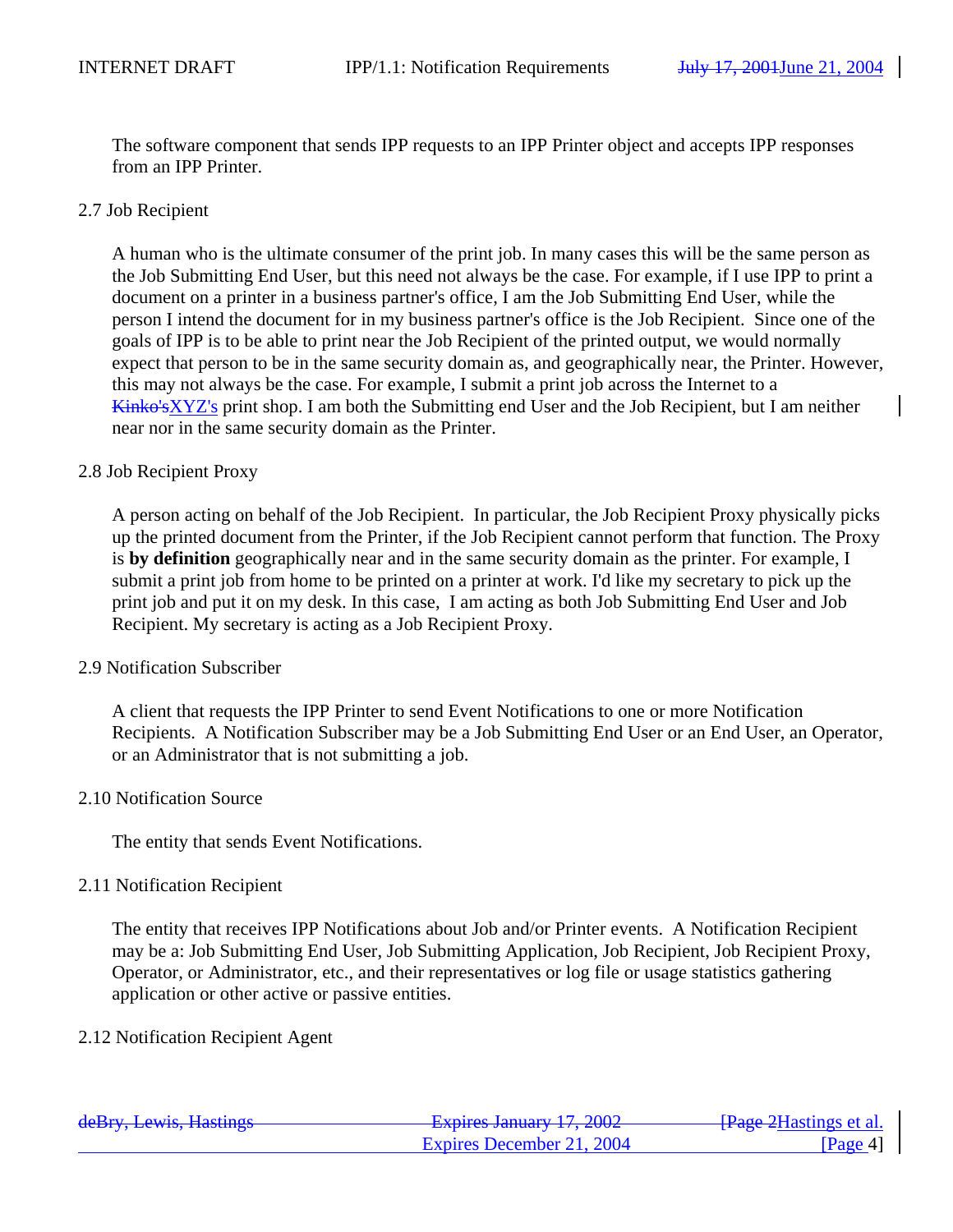A program which receives Event Notifications on behalf of the Notification Recipient. The agent may take some action on behalf of the recipient, forward the notification to the recipient via some alternative means (for example, page the recipient), or queue the notification for later retrieval by the recipient.

### 2.13 Event

A Event is some occurrence (either expected or unexpected) within the printing system of a change of state, condition, or configuration of a Job or Printer object.

#### 2.14 Event Notification

When an event occurs, an Event Notification is generated that fully describes the event (what the event was, where it occurred, when it occurred, etc.). Event Notifications are delivered to all the Notification Recipients that are subscribed to that Event, if any. The Event Notification is delivered to the address of the Notification Recipient using the notification delivery method defined in the subscription. However, an Event Notification is sent ONLY if there is a corresponding subscription.

#### 2.15 Notification Subscription

A Notification Subscription is a request by a Notification Subscriber to the IPP Printer to send Event Notifications to specified Notification Recipient(s) when the event occur.

#### 2.16 Notification Attributes

IPP Objects (for example, a print job) from which notification are being sent may have attributes associated with them. A user may want to have one or more of these associated attributes returned along with a particular notification. In general, these may include any attribute associated with the object emitting the notification. Examples include:

number-of-intervening jobs job-k-octets job-k-octets processed job impressions job-impressions-interpreted job-impressions-completed impressionsCompletedCurrentCopy (job MIB) sheetCompletedCopyNumber (job MIB) sheetsCompletedDocumentNumber (job MIB) Copies-requested Copy-type Output-destination Job-state-reasons Job ID Printer URI

| deBry, Lewis, Hastings | Evnires January 17 2002<br><del>12 haphes Jamuary 17, 2002</del> | - <del>[Page 2</del> Hastings et al. |
|------------------------|------------------------------------------------------------------|--------------------------------------|
|                        | Expires December 21, 2004                                        | $\left  \text{Page } 5 \right $      |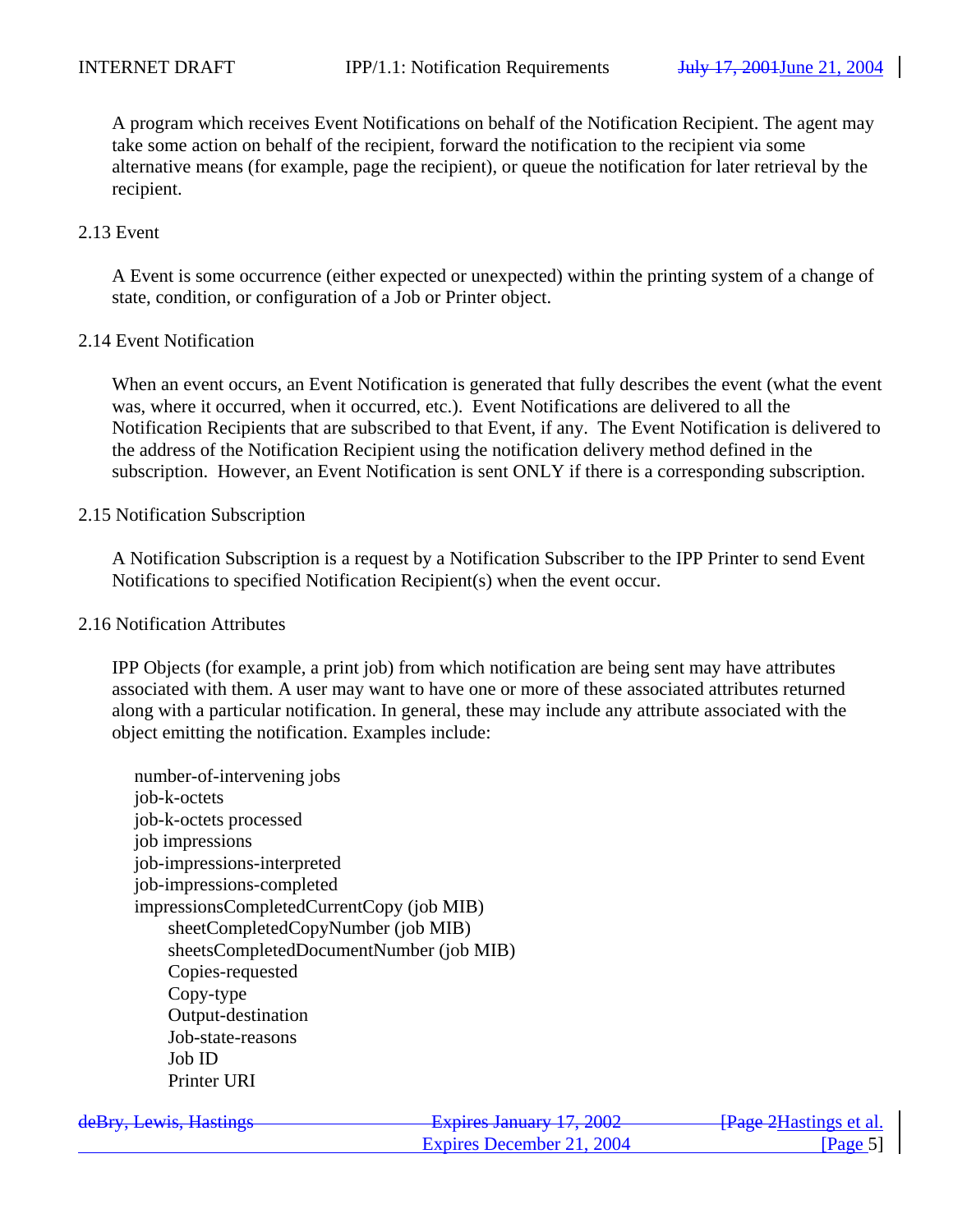Subscription ID (for job independent subscription)

2.17 Notification Delivery Method (or Delivery Method for short)

Event Notifications are delivered using a method, such as email, TCP/IP, etc.

2.18 Immediate Notification

Notifications sent to the Notification Recipient or the Notification Recipient's agent in such a way that the notification arrives immediately , within the limits of common addressing, routing, network congestion and quality of service.

2.19 Store and Forward Notification

Notifications which are not necessarily delivered to Notification Recipients immediately, but are queued for delivery by some intermediate network application, for later retrieval. Email is an example of a store and forward notification delivery method.

2.20 Reliable Delivery of Notifications

Notifications which are delivered by a reliable delivery of packets or character stream, with acknowledgment and retry, such that delivery of the notification is guaranteed within some determinate time limits. For example, if the Notification Recipient has logged off and gone home for the day, an immediate notification cannot be guaranteed to be delivered, even when sent over a reliable transport, because there is nothing there to catch it. Guaranteed delivery requires both store and forward notification and a reliable transport.

2.21 Notification over Unreliable Transport

Notifications are delivered via the fundamental transport address and routing framework, but no acknowledgment or retry is required. Process to process communications, if involved, are unconstrained.

### 2.22 Human Consumable Notification

Notifications which are intended to be consumed by human end users only. Email would be an example of a Human consumable notification, though it could also contain Machine Consumable Notification.

2.23 Machine Consumable Notification

Notifications which are intended for consumption by a program **only**, such as an IPP Client. Machine Consumable notifications may not contain human readable information. Do we need both human and

| deBry, Lewis, Hastings | Evniras January 17 2002<br><del>12 hard bandary 17, 2002</del> | <del>[Page 2</del> Hastings et al.    |
|------------------------|----------------------------------------------------------------|---------------------------------------|
|                        | Expires December 21, 2004                                      | $\lceil \text{Page } 6 \rceil \rceil$ |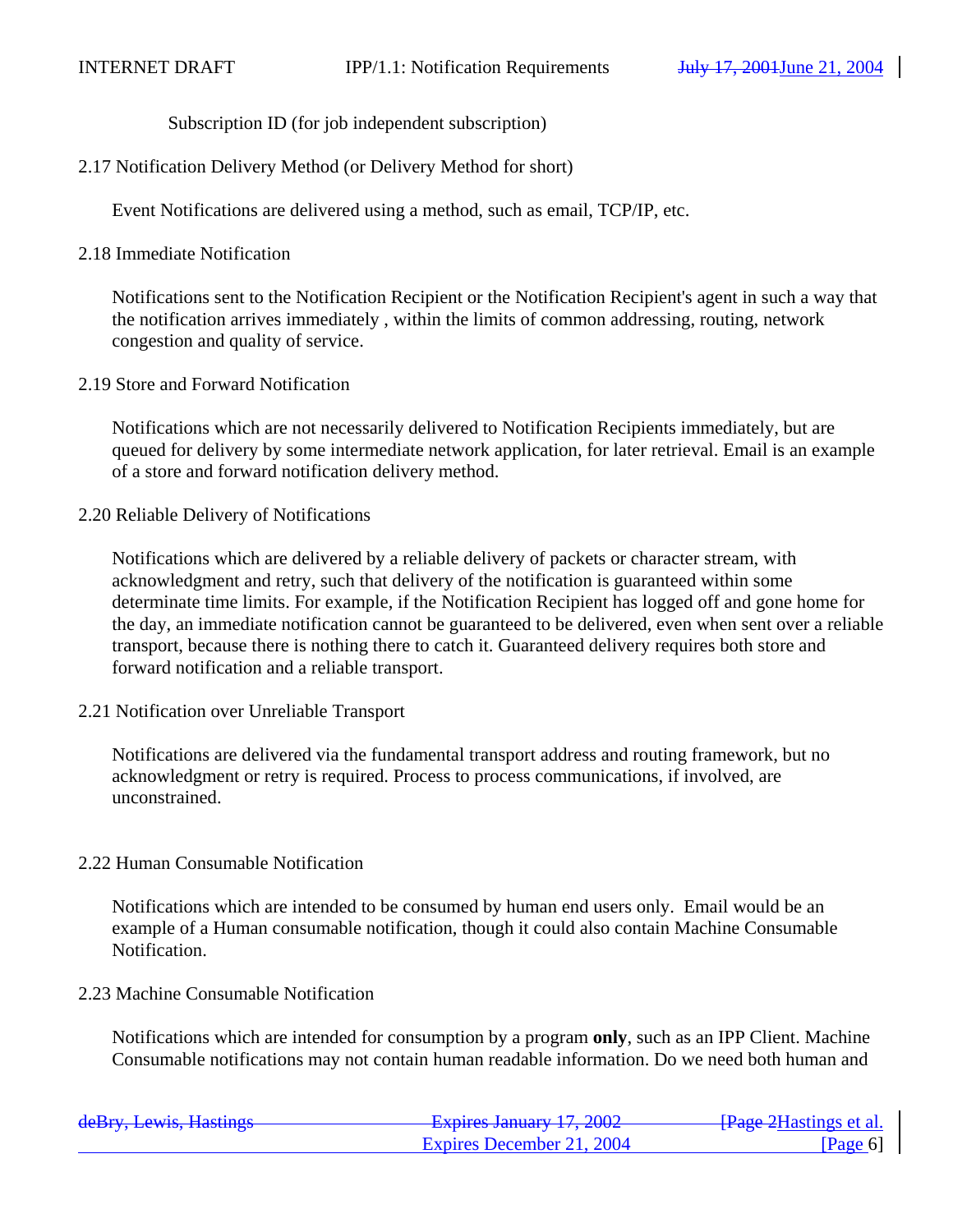machine? Machine readable is intended for application to application only. The Notification Recipient could process the machine readable Event Notification into human readable format.

2.24 Mixed Notification

A mixed notification contains both Human Consumable and Machine Consumable information.

### **3 Scenarios**

- 1. I am sitting in my office and submit a print job to the printer down the hall. I am in the same security domain as the printer and of course, geographically near. I want to know immediately when my print job will be completed (or if there is a problem) because the document I am working on is urgent. I submit the print job with the following attributes:
	- − Notification Recipient me
	- − Notification Events all
	- − Notification Attributes job-state-reason
	- − Notification Type immediate
- 2. I am working from home and submit a print job to the same printer as in the previous example. However, since I am not at work, I cannot physically get the print file or do anything with it. It can wait until I get to work this afternoon. However, I'd like my secretary to pick up the output and put it on my desk so it doesn't get lost or miss-filed. I'd also like a store and forward notification sent to my email so that when I get to work I can tell if there was a problem with the print job. I submit a print job with the following attributes:
	- − Notification Recipient my secretary
	- − Notification Events print complete
	- − Notification Type immediate
	- − Notification Recipient me
	- − Notification Events print complete
	- − Notification Attributes impressions completed
	- − Notification Type store and forward
- 3. I am sitting in my office and submit a print job to a client at an engineering firm we work with on a daily basis. The engineering firm is in Belgium. I would like my client to know when the print job is complete, so that she can pick it up from the printer in her building. It is important that she review it right away and get her comments back to me. I submit the print job with the following attributes:
	- − Notification Recipient client at engineering firm
	- − Notification Events print complete
	- − Notification Type immediate

| deBry, Lewis, Hastings | <b>Expires January 17, 2002</b> | <del>[Page 2</del> Hastings et al.] |
|------------------------|---------------------------------|-------------------------------------|
|                        | Expires December 21, 2004       | Page 7                              |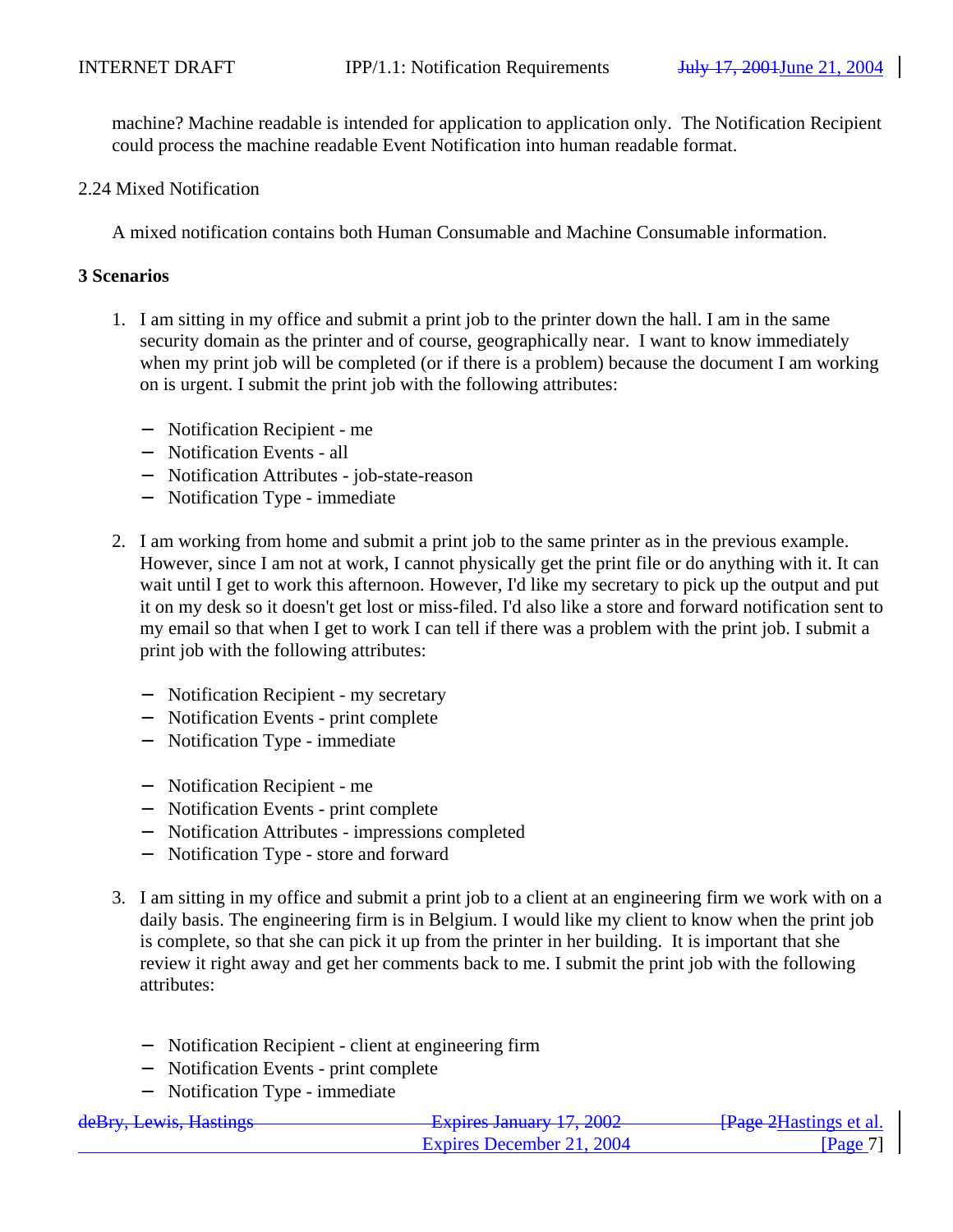- − Notification Language French
- 4. I am in a hotel room and send a print job to a Kinko's store in the town I am working in, in order to get a printed report for the meeting I am attending in the morning. Since I'm going out to dinner after I get this job submitted, an immediate notification won't do me much good. However, I'd like to check in the morning before I drive to the Kinko's store to see if the file has been printed. An email notification is sufficient for this purpose. I submit the print job with the following attributes:
	- − Notification Recipient me
	- − Notification Events print complete
	- − Notification Type store and forward
- 5. I am printing a large, complex print file. I want to have some immediate feedback on the progress of the print job as it prints. I submit the print job with the following attributes:
	- − Notification Recipient me
	- − Notification Type immediate
	- − Notification Events all state transitions
	- − Notification Attributes impression completed
- 6. I am an operator and my duties is to keep the printer running. I subscribe independently from a job submission so that my subscription outlasts any particular job. I subscribe with the following attributes:
	- − Notification Recipient me
	- − Notification Type immediate
	- − Notification Events all Printer state transitions
	- − Notification Attributes Printer state, printer state reasons, device powering up, device powering down.
- 7. I am a usage statistics gathering application. I subscribe independently from a job submission so that my subscription outlasts any particular job. My subscription may persists across power cycles. I subscribe with the following attributes:
	- − Notification Recipient me
	- − Notification Type immediate
	- − Notification Events job completion
	- − Notification Attributes impression completed, sheets completed, time submitted, time started, time completed, job owner, job size in octets, etc.
- deBry, Lewis, Hastings **Expires January 17, 2002** [Page 2Hastings et al. 8. I am a client application program that displays a list of jobs currently queued for printing on a printer. I display the "job-name", "job-state", "job-state-reasons", "page-count", and "interveningjobs" either for the user's jobs or for all jobs. The window displaying the job list remains open for an independent amount of time, and it is desired that it represent the current state of the queue. It is desired that the application only need to perform a slow poll in order to recover from any missed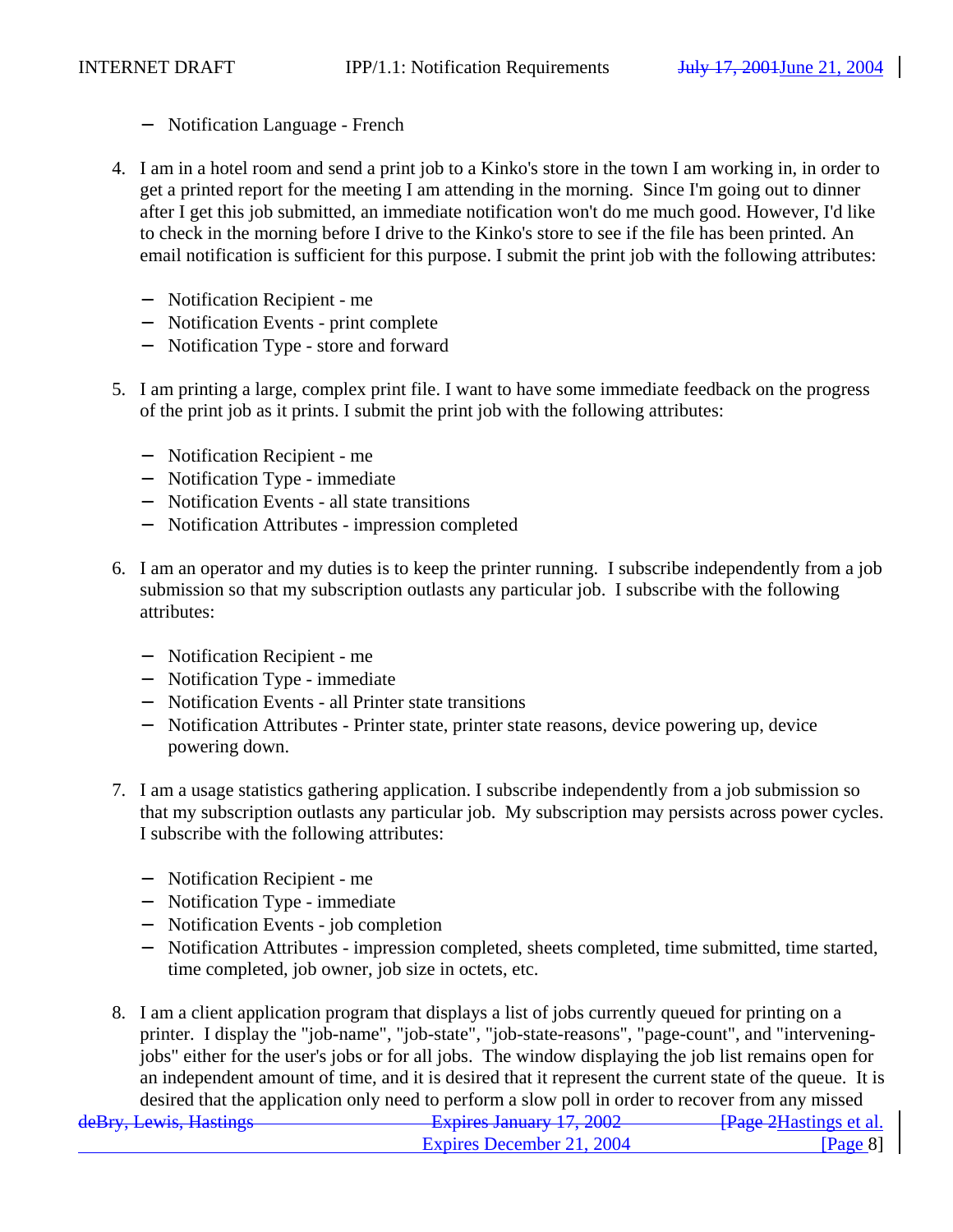notifications. So the event delivery mechanism provides the means to update the screen on all needed changes, including querying for some attributes that may not be delivered in the Notification.

- 9. I am a client application program that displays a list of printers. For each Printer I display the current state and configuration. The window displaying the printer list remains open for an independent amount of time, and it is desired that it represent the current state of each printer. It is desired that the application only need to perform a slow poll in order to recover from any missed notifications. So the event delivery mechanism provides the means to update the screen on all needed changes, including querying for some attributes that may not be delivered in the Notification.
- 10. I am an IPP Server that controls one or more devices and implements an IPP Printer object to represent each device. I want to support IPP Notification for each of the IPP Printer objects that I implement. Many of these devices do not support notification (or IPP). So I need to support the IPP Notification semantics specified for each IPP Printer object myself on behalf of each of the devices that each of the IPP Printer objects represent. When I accept IPP job creation requests, I convert the request to what the device will accept. In some cases, I must poll the devices in order to be informed of their job and device state and state changes in order to be able to send IPP Notifications to subscribed Notification Recipients.
- 11. I am an IPP Server that controls one or more devices and implements an IPP Printer object to represent each device. I want to support IPP Notification for each of the IPP Printer objects that I implement. These devices all support IPP, including IPP Notification. I would like the design choice for supporting IPP Notification for these IPP Printer objects that I implement either (1) by forwarding the notification to the IPP Printers that I alone control and have them send the notifications to the intended Notification Recipients without my involvement or (2) replace the notification submitted with the Job to indicate me as the Notification Recipient and I will in turn forward Notifications to the Notification Recipients requested by my clients. Most of the rest of the contents of the IPP Job that I send to the IPP Printers that I control will be the same as the IPP Job that I receive from my IPP clients.
- 12. I am an IPP Server that controls one or more devices and implements an IPP Printer object to represent each device. I want to support IPP Notification for each of the IPP Printer objects that I implement. These devices all support IPP, including IPP Notification. Because these IPP Printers MAY also be being controlled by other servers (using IPP or other protocols), I only want job events for the jobs that I send, but do want Printer events all the time, so that I can show proper Printer state to my clients. So I subscribe to these IPP Printers for Printer events with a long standing subscription with myself to as the Notification Recipient. When I get a Job Creation request, I decide to which IPP Printer to send the job. When I do so, I also add a job subscription for Job events with me as the Notification Recipient to the job's job subscriptions supplied by my clients (this usage is called "piggy-backing"). These IPP Printers automatically remove their job subscriptions when the job completes as for all job subscriptions so that I no longer get Job events when my jobs are completed.

| deBry, Lewis, Hastings | Evnires January 17 2002<br><del>12 haras sanuary 17, 2002</del> | - <del>[Page 2</del> Hastings et al. |
|------------------------|-----------------------------------------------------------------|--------------------------------------|
|                        | Expires December 21, 2004                                       | $\left  \text{Page } 9 \right $      |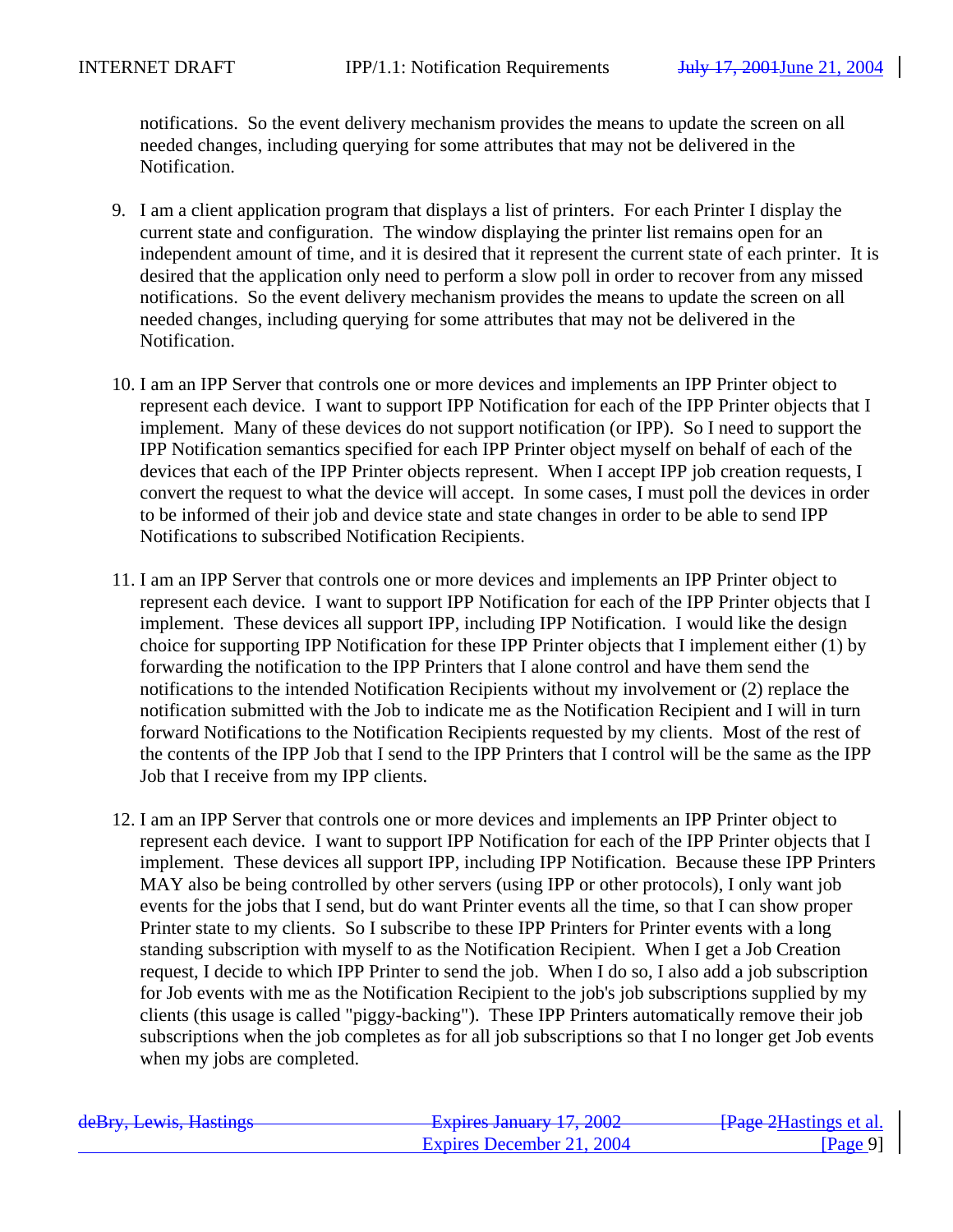# **4 Requirements**

The following requirements are intended to be met by the IPP Notification specification (not the implementation). The resulting IPP Notification Specification document:

- 1. must indicate which of these requirements are REQUIRED and which are OPTIONAL for a conforming implementation to support. See [RFC2911] section 12.1 for the definition of these important conformance terms.
- 2. must be designed to that an IPP Printer can *transparently* support the IPP Notification semantics using third party notification services that exist today or that may be standardized in the future.
- 3. must define means for a Job Submitting End User to specify zero or more Notification Recipients when submitting a print job. A Submitter will not be able to prevent out of band subscriptions from authorized persons, such as Operators.
- 4. must define means when specifying a Notification Recipient, for a Notification Subscriber to be able to specify one or more notification events for that Notification Recipient, subject to administrative and security policy restrictions. Any of the following constitute Job or Printer Events that a Job Submitting End User can specify notifications be sent for:
	- Any standard Printer MIB alert (i.e. device alerts) (critical and warning?) (state change notifications)?
	- Job Received (transition from Unknown to Pending)
	- Job Started (Transition from Pending to Processing)
	- Page Complete (Page is stacked)
	- Collated Copy Complete (last sheet of collated copy is stacked)
	- Job Complete (transition from Processing or Processing-stopped to Completed)
	- Job aborted (transition from Pending, Pending-held, Processing, or Processing-stopped to Aborted)
	- Job canceled (transition from Pending, Pending-held, Processing, or Processing-held to Canceled)
	- Other job state changes like 'paused', purged?
	- Device problems for which the job is destined
	- Job (interpreter) issues
- 5. must define how an End User or Operator subscribes for:
	- Any set of Job Events for a specific job.
	- Any set of Printer Events while a specific job is not complete.
- 6. must define how an End User or Operator subscribes for the following without having to submit a Job:
	- Any set of Printer Events for a defined period.
	- Any set of Job Events for all jobs with no control over which jobs.

| deRry Lawis Hastings                | Evniras January 17 2002   | <del>[Page 2</del> Hastings et al. |
|-------------------------------------|---------------------------|------------------------------------|
| $\frac{\text{dCDry}}{\text{LCDry}}$ | Expires December 21, 2004 | $\lceil \text{Page } 10 \rceil$    |
|                                     |                           |                                    |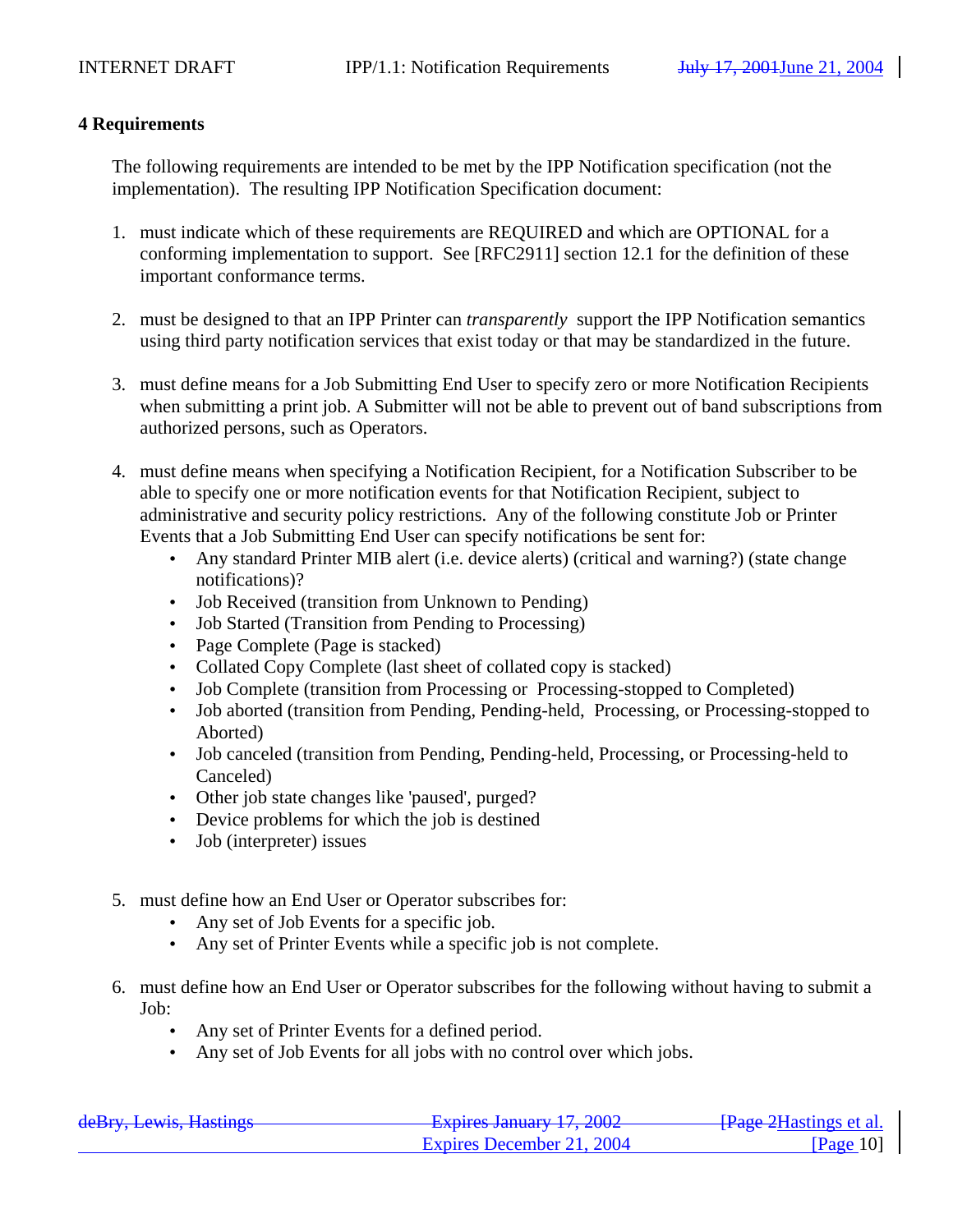- 7. must define how the Notification Subscriber is able to specify either immediate or store and forward notification independently for each Notification Recipient. The means may be explicit, or implied by the method of delivery chosen by the Job Submitting End User.
- 8. must define common delivery methods, e.g. email, must be defined.
- 9. must define how an IPP Printer validates its ability to deliver an Event using the specified delivery scheme. If it does not support the specified scheme, or the specified scheme is invalid for some reason, then the IPP Printer accepts and performs the request anyway and responds indicating the unsupported attribute values. There is no requirement for the IPP Printer receiving the print request to validate the identity of an Notification Recipient, nor the ability of the system to deliver an event to that recipient as requested (for example, if the Notification Recipient is not at work today).
- 10. must define a class of IPP event notification delivery methods which can flow through corporate firewalls. However, an IPP printer need not test to guarantee delivery of the notification through a firewall before accepting a print job.
- 11. may define means for delivering a notification to the submitting client when the delivery of an event notification to a specified Notification Recipient fails. Fall back means of subscribers determining if notifications have failed, i.e. polling, may be provided.
- 12. must define a mechanism for localizing Human Consumable notifications by the Notification Source.
- 13. may define a way to specify whether or not event delivery requires acknowledgement back to the Notification Source.
- 14. There must be a mechanism defined so that job independent subscriptions do not become stale and do not require human intervention to remove stale subscriptions. However, stale must not be the inability to deliver an Event Notification , since temporary Notification delivery problems must be tolerated.
- 15. A mechanism must be defined so that an Event Subscriber is able to add an Event Subscription to a Job after the Job has been submitted.
- 16. A mechanism must be defined so that a client is able to cancel an Event Subscription on a job or printer after the job has been submitted.
- 17. A mechanism must be defined so that a client can obtain the set of current Subscriptions.

### **5 Security considerations for IPP Notifications requirements**

By far the biggest security concern is the abuse of notification: sending unwanted notifications to third parties (i.e., spam). The problem is made worse by notification addresses that may be redistributed to multiple parties (e.g. mailing lists). There exist scenarios where third party notification is required

| deRry Lawie Haetings<br><del>uchly, Lewis, Hastings</del> | Evniras January 17 2002<br>$\frac{1}{4}$ $\frac{1}{4}$ $\frac{1}{4}$ $\frac{1}{4}$ $\frac{1}{4}$ $\frac{1}{4}$ $\frac{1}{4}$ $\frac{1}{4}$ $\frac{1}{4}$ $\frac{1}{4}$ $\frac{1}{4}$ $\frac{1}{4}$ $\frac{1}{4}$ $\frac{1}{4}$ $\frac{1}{4}$ $\frac{1}{4}$ $\frac{1}{4}$ $\frac{1}{4}$ $\frac{1}{4}$ $\frac{1}{4}$ $\frac{1}{4}$ $\frac{1}{4}$ | - <del>[Page 2</del> Hastings et al. |
|-----------------------------------------------------------|------------------------------------------------------------------------------------------------------------------------------------------------------------------------------------------------------------------------------------------------------------------------------------------------------------------------------------------------|--------------------------------------|
|                                                           | Expires December 21, 2004                                                                                                                                                                                                                                                                                                                      | $\sqrt{Page 11}$                     |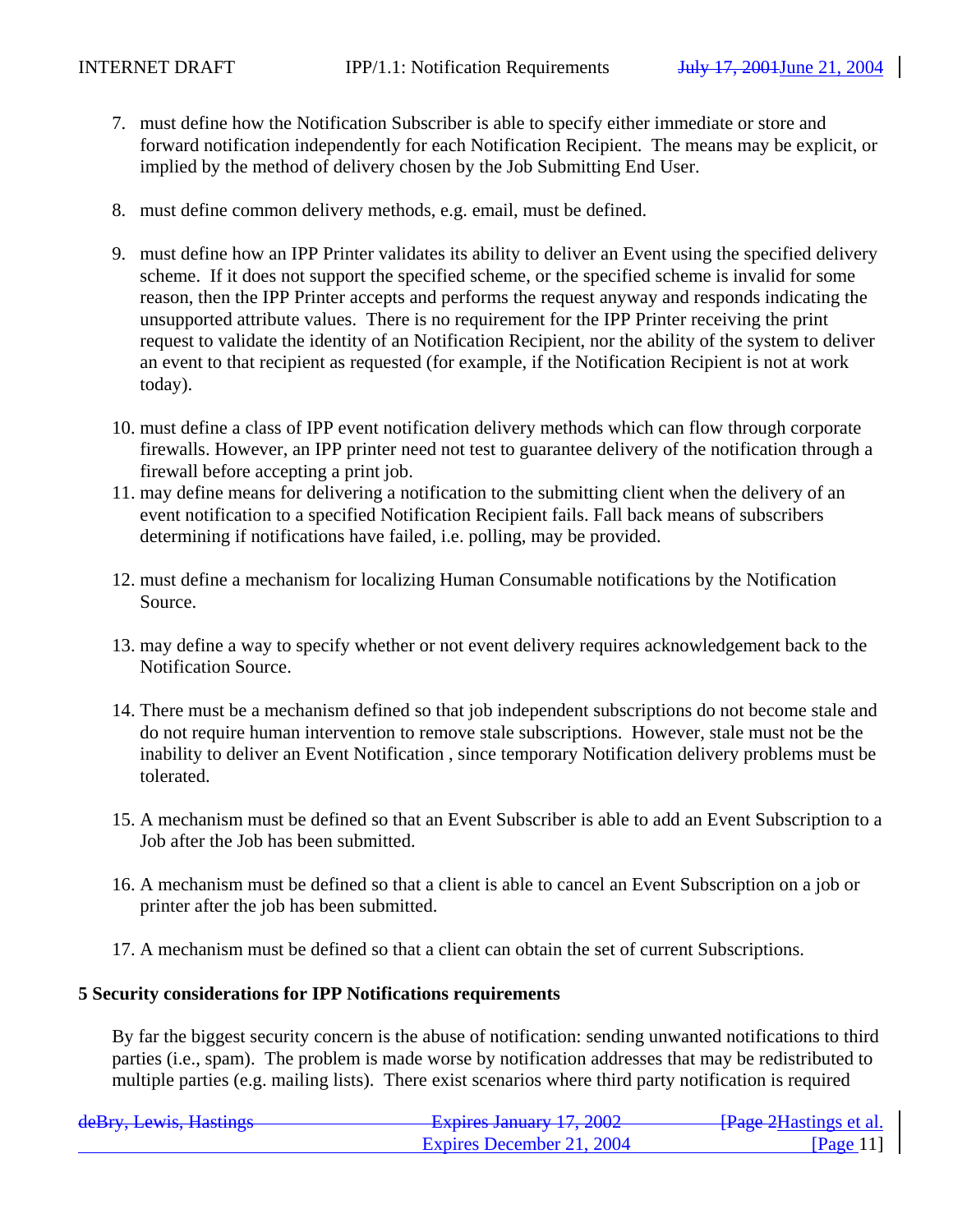(see Scenario #2 and #3). The fully secure solution would require active agreement of all recipients before sending out anything. However, requirement #9 ("There is no requirement for IPP Printer receiving the print request to validate the identity of an event recipient") argues against this. Certain systems may decide to disallow third party notifications (a traditional fax model).

Clients submitting notification requests to the IPP Printer has the same security issues as submitting an IPP/1.1 print job request. The same mechanisms used by IPP/1.1 can therefore be used by the client notification submission. Operations that require authentication can use the HTTP authentication. Operations that require privacy can use the HTTP/TLS privacy.

The notification access control model should be similar to the IPP access control model. Creating a notification subscription is associated with a user. Only the creator or an operator can cancel the subscription. The system may limit the listing of items to only those items owned by the user. Some subscriptions (e.g. those that have a lifetime longer than a job) can be done only by privileged users (operators and/or administrators), if that is the authorization policy.

The standard security concerns (delivery to the right user, privacy of content, tamper proof content) apply to the notification delivery. IPP should use the security mechanism of the delivery method used. Some delivery mechanisms are more secure than others. Therefore, sensitive notifications should use the delivery method that has the strongest security.

### **6 Internationalization Considerations**

The Human Consumable notification must be localized to the natural language and charset that Notification Subscriber specifies within the choice of natural languages and charsets that the IPP Printer supports.

The Machine Consumable notification data uses the 'application/ipp' MIME media type. It contains some attributes whose text values are required to be in the natural language and charset that the Notification Subscriber specifies within the choice of natural languages and charsets that the IPP Printer supports. See [RFC2566].

### **7 IANA Considerations**

There will be some notification delivery methods registered with IANA for use in URLs. These will be defined in other documents.

### **8 References**

8.1 Normative References

[RFC2910]

Herriot, R., Butler, S., Moore, P., Turner, R., "Internet Printing Protocol/1.1: Encoding and Transport", RFC 2910, September 2000.

| deBry, Lewis, Hastings | Evniras January 17 2002<br>$T^2$ $\frac{1}{2}$ $\frac{1}{2}$ $\frac{1}{2}$ $\frac{1}{2}$ $\frac{1}{2}$ $\frac{1}{2}$ $\frac{1}{2}$ $\frac{1}{2}$ $\frac{1}{2}$ $\frac{1}{2}$ $\frac{1}{2}$ $\frac{1}{2}$ $\frac{1}{2}$ $\frac{1}{2}$ $\frac{1}{2}$ $\frac{1}{2}$ $\frac{1}{2}$ $\frac{1}{2}$ $\frac{1}{2}$ $\frac{1}{2}$ $\frac{1}{2}$ $\frac{1$ | - <del>[Page 2</del> Hastings et al. |
|------------------------|--------------------------------------------------------------------------------------------------------------------------------------------------------------------------------------------------------------------------------------------------------------------------------------------------------------------------------------------------|--------------------------------------|
|                        | Expires December 21, 2004                                                                                                                                                                                                                                                                                                                        | $\textsf{Page}\,12\textsf{I}$        |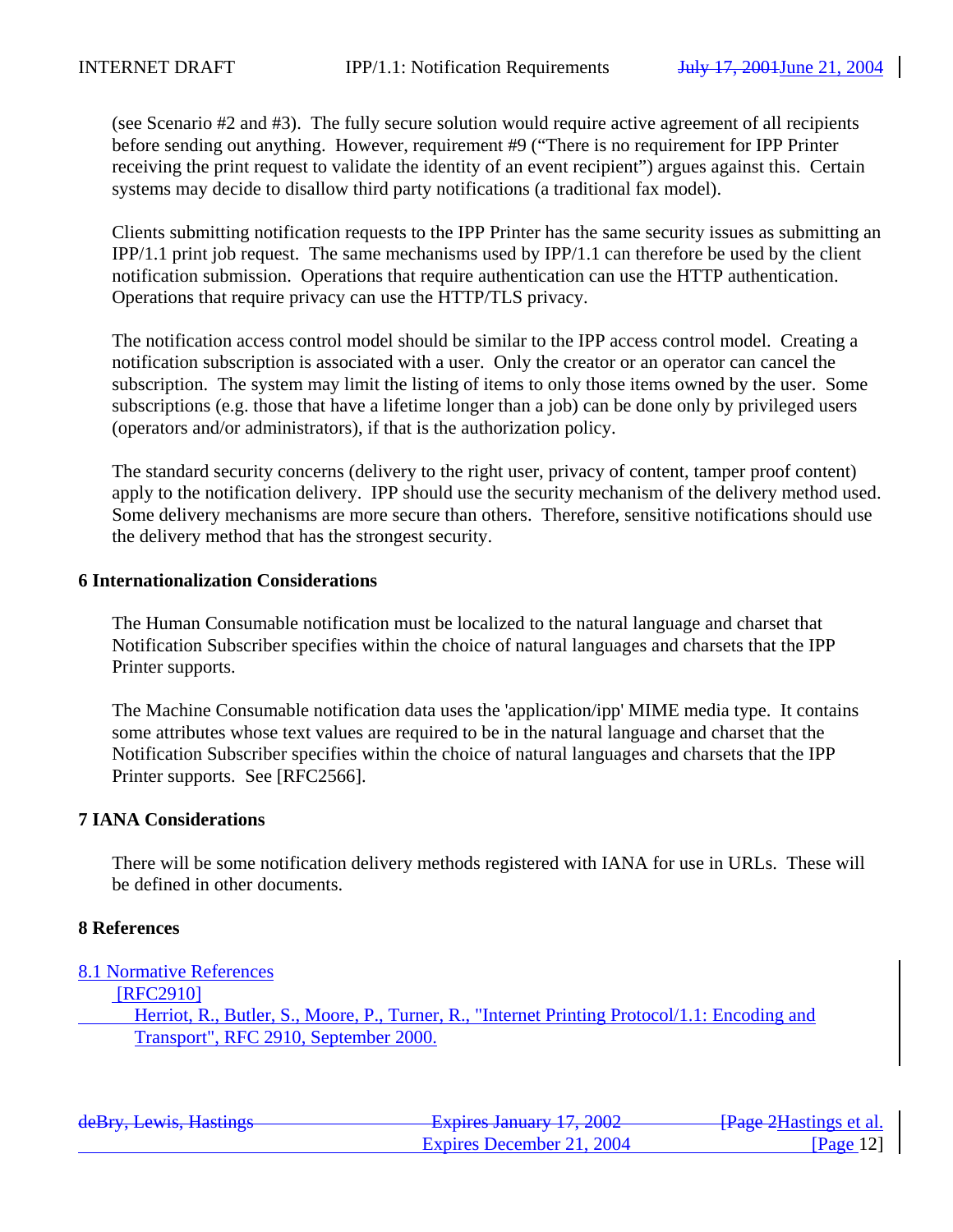### [RFC2911]

deBry, R., , Hastings, T., Herriot, R., Isaacson, S., Powell, P., "Internet Printing Protocol/1.1: Model and Semantics", RFC 2911, September 2000.

### [ipp-ntfy]

Isaacson, S., Martin, J., deBry, R., Hastings, T., Shepherd, M., Bergman, R., " IPP Event Notification Specification", <draft-ietf-ipp-not-spec-07.txt>, work in progress, July 17, 2001.

### 8.2 Informative References

### [RFC2565]

Herriot, R., Butler, S., Moore, P., Tuner, R., "Internet Printing Protocol/1.0: Encoding and Transport", RFC 2565, April 1999.

### [RFC2566]

R. deBry, T. Hastings, R. Herriot, S. Isaacson, P. Powell, "Internet Printing Protocol/1.0: Model and Semantics", RFC 2566, April 1999.

### [RFC2567]

Wright, D., "Design Goals for an Internet Printing Protocol", RFC 2567, April 1999.

# [RFC2568]

Zilles, S., "Rationale for the Structure and Model and Protocol for the Internet Printing Protocol", RFC 2568, April 1999.

### [RFC2569]

Herriot, R., Hastings, T., Jacobs, N., Martin, J., "Mapping between LPD and IPP Protocols", RFC 2569, April 1999.

# [RFC2639]

 T. Hastings, C. Manros. "Internet Printing Protocol/1.0: Implementer's Guide", RFC 2639, July 1999.

# **FRFC29101**

 Herriot, R., Butler, S., Moore, P., Turner, R., "Internet Printing Protocol/1.1: Encoding and Transport", RFC 2910, September 2000.

# **FRFC29111**

deBry, R., , Hastings, T., Herriot, R., Isaacson, S., Powell, P., "Internet Printing Protocol/1.1: Model and Semantics", RFC 2911, September 2000.

### **9 Author's Address**

- Harry Lewis
- HUC/003G
- **IBM** Corporation
- P.O. Box 1900
- Boulder, CO 80301-9191

| deBry, Lewis, Hastings | Evnires January 17, 2002<br>$T^2$ $\frac{1}{2}$ $\frac{1}{2}$ $\frac{1}{2}$ $\frac{1}{2}$ $\frac{1}{2}$ $\frac{1}{2}$ $\frac{1}{2}$ $\frac{1}{2}$ $\frac{1}{2}$ $\frac{1}{2}$ $\frac{1}{2}$ $\frac{1}{2}$ $\frac{1}{2}$ $\frac{1}{2}$ $\frac{1}{2}$ $\frac{1}{2}$ $\frac{1}{2}$ $\frac{1}{2}$ $\frac{1}{2}$ $\frac{1}{2}$ $\frac{1}{2}$ $\frac{1$ | <del>[Page 2</del> Hastings et al.] |
|------------------------|---------------------------------------------------------------------------------------------------------------------------------------------------------------------------------------------------------------------------------------------------------------------------------------------------------------------------------------------------|-------------------------------------|
|                        | Expires December 21, 2004                                                                                                                                                                                                                                                                                                                         | [Page 13]                           |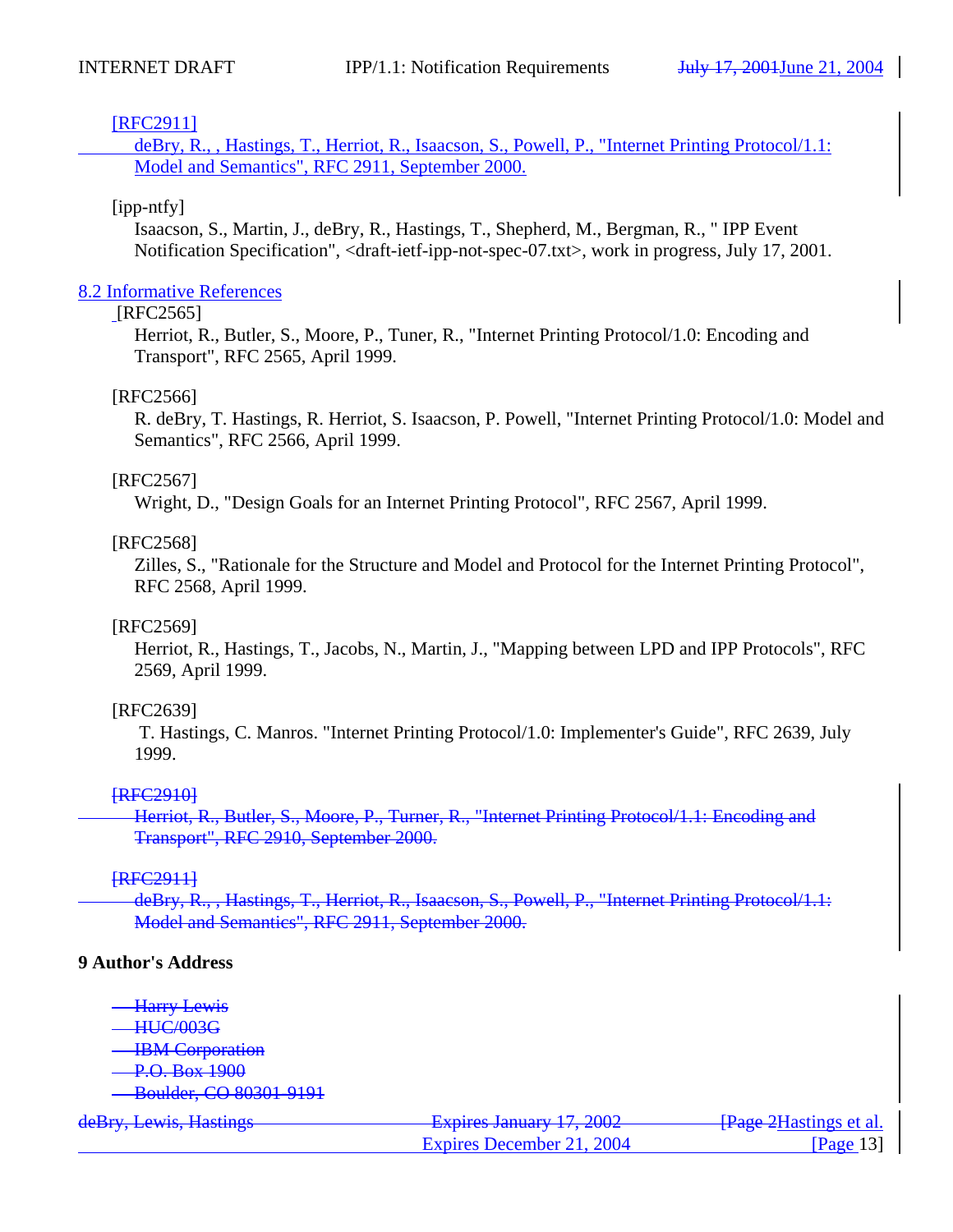Phone: (303) 924-5337

Fax: (303) 924-9889

e-mail: harryl@us.ibm.com

 Roger deBry Utah Valley State College Orem, UT 84058

Phone: (801) 222-8000 e-mail: debryro@uvsc.edu

Tom Hastings (editor) Xerox Corporation 737 Hawaii St. ESAE 231 El Segundo, CA 90245

Phone: 310-333-6413 Fax: 310-333-5514 e-mail: hastings@cp10.es.xerox.com

IPP Web Page: http://www.pwg.org/ipp/ IPP Mailing List: ipp@pwg.org

To subscribe to the ipp mailing list, send the following email: 1) send it to majordomo@pwg.org 2) leave the subject line blank 3) put the following two lines in the message body: subscribe ipp end

Implementers of this specification document are encouraged to join the IPP Mailing List in order to participate in any discussions of clarification issues and review of registration proposals for additional attributes and values. In order to reduce spam the mailing list rejects mail from non-subscribers, so you must subscribe to the mailing list in order to send a question or comment to the mailing list. Roger deBry

Utah Valley State College Orem, UT 84058

Phone: (801) 222-8000 e-mail: debryro@uvsc.edu

Harry Lewis HUC/003G IBM Corporation

| deRry Lawis Hastings<br><del>uchly, Lewis, Hastings</del> | Evnirac January 17 2002<br>$\frac{1}{4}$ $\frac{1}{4}$ $\frac{1}{4}$ $\frac{1}{4}$ $\frac{1}{4}$ $\frac{1}{4}$ $\frac{1}{4}$ $\frac{1}{4}$ $\frac{1}{4}$ $\frac{1}{4}$ $\frac{1}{4}$ $\frac{1}{4}$ $\frac{1}{4}$ $\frac{1}{4}$ $\frac{1}{4}$ $\frac{1}{4}$ $\frac{1}{4}$ $\frac{1}{4}$ $\frac{1}{4}$ $\frac{1}{4}$ $\frac{1}{4}$ $\frac{1}{4}$ | <del>[Page 2</del> Hastings et al.] |
|-----------------------------------------------------------|------------------------------------------------------------------------------------------------------------------------------------------------------------------------------------------------------------------------------------------------------------------------------------------------------------------------------------------------|-------------------------------------|
|                                                           | Expires December 21, 2004                                                                                                                                                                                                                                                                                                                      | $Page$ 141                          |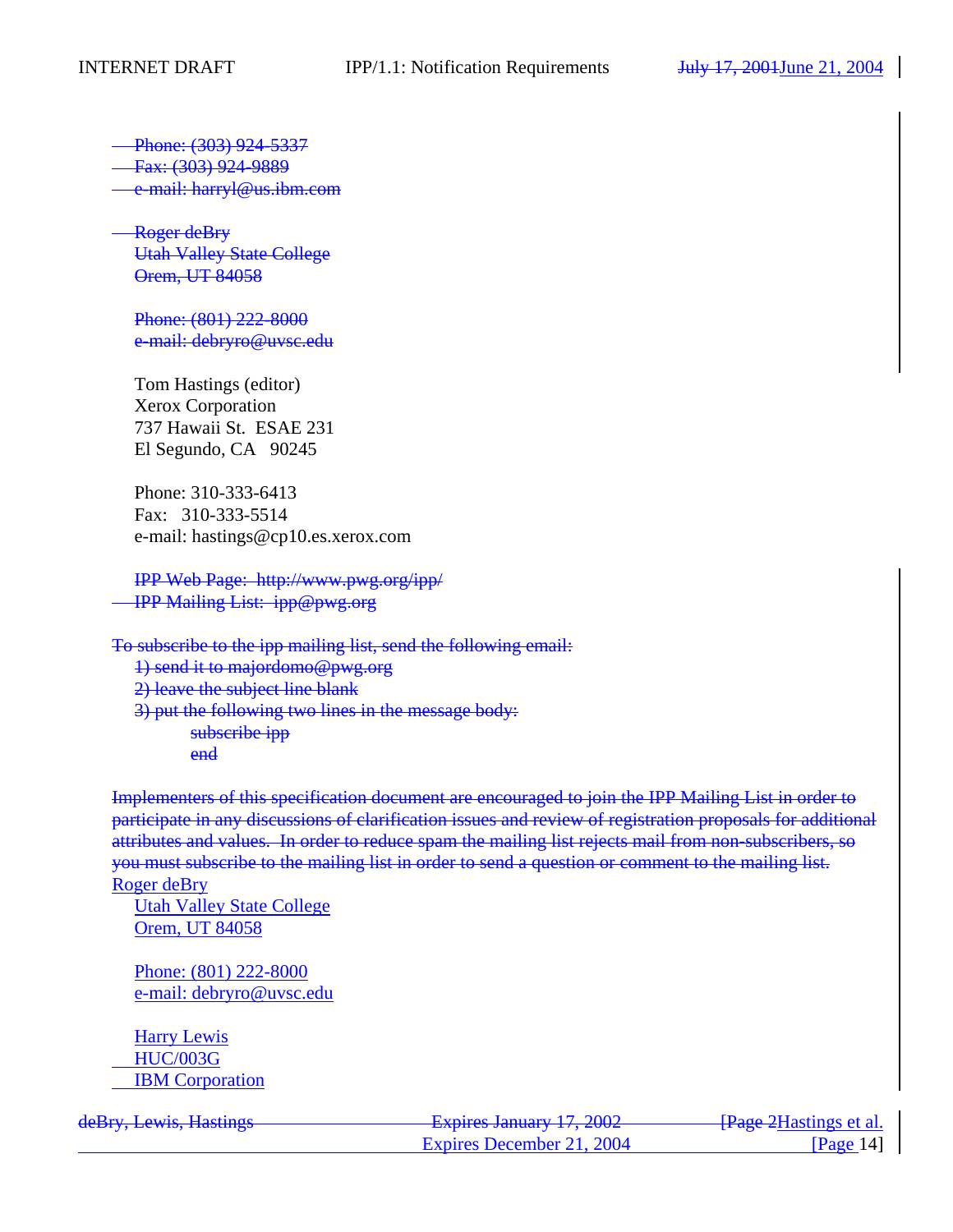P.O. Box 1900 Boulder, CO 80301-9191

 Phone: (303) 924-5337 Fax: (303) 924-9889 e-mail: harryl@us.ibm.com

### **10 Appendix A: Description of the Base IPP Documents**

The base set of IPP documents includes:

Design Goals for an Internet Printing Protocol [RFC2567] Rationale for the Structure and Model and Protocol for the Internet Printing Protocol [RFC2568] Internet Printing Protocol/1.1: Model and Semantics [RFC2911] Internet Printing Protocol/1.1: Encoding and Transport [RFC2910] Internet Printing Protocol/1.1: Implementer's Guide [IPP-IIG] Mapping between LPD and IPP Protocols [RFC2569]

The "Design Goals for an Internet Printing Protocol" document takes a broad look at distributed printing functionality, and it enumerates real-life scenarios that help to clarify the features that need to be included in a printing protocol for the Internet. It identifies requirements for three types of users: end users, operators, and administrators. It calls out a subset of end user requirements that are satisfied in IPP/1.0 [RFC2566, RFC2565]. A few OPTIONAL operator operations have been added to IPP/1.1 [RFC2911, RFC2910].

The "Rationale for the Structure and Model and Protocol for the Internet Printing Protocol" document describes IPP from a high level view, defines a roadmap for the various documents that form the suite of IPP specification documents, and gives background and rationale for the IETF IPP working group's major decisions.

The "Internet Printing Protocol/1.1: Model and Semantics" document describes a simplified model with abstract objects, their attributes, and their operations. The model introduces a Printer and a Job. The Job supports multiple documents per Job. The model document also addresses how security, internationalization, and directory issues are addressed.

The "Internet Printing Protocol/1.1: Encoding and Transport" document is a formal mapping of the abstract operations and attributes defined in the model document onto HTTP/1.1 [RFC2616]. It also defines the encoding rules for a new Internet MIME media type called "application/ipp". This document also defines the rules for transporting over HTTP a message body whose Content-Type is "application/ipp". This document defines the 'ipp' scheme for identifying IPP printers and jobs.

The "Internet Printing Protocol/1.1: Implementer's Guide" document gives insight and advice to implementers of IPP clients and IPP objects. It is intended to help them understand IPP/1.1 and some of the considerations that may assist them in the design of their client and/or IPP object implementations. For example, a typical order of processing requests is given, including error checking. Motivation for some of the specification decisions is also included.

| deRry Lawis Hastings<br><del>uchly, Lewis, Hastings</del> | Evniras January 17 2002<br><b>присудание у 17, 4004</b> | - <del>[Page 2</del> Hastings et al.    |
|-----------------------------------------------------------|---------------------------------------------------------|-----------------------------------------|
|                                                           | Expires December 21, 2004                               | $\lceil \text{Page} \ 15 \rceil \rceil$ |